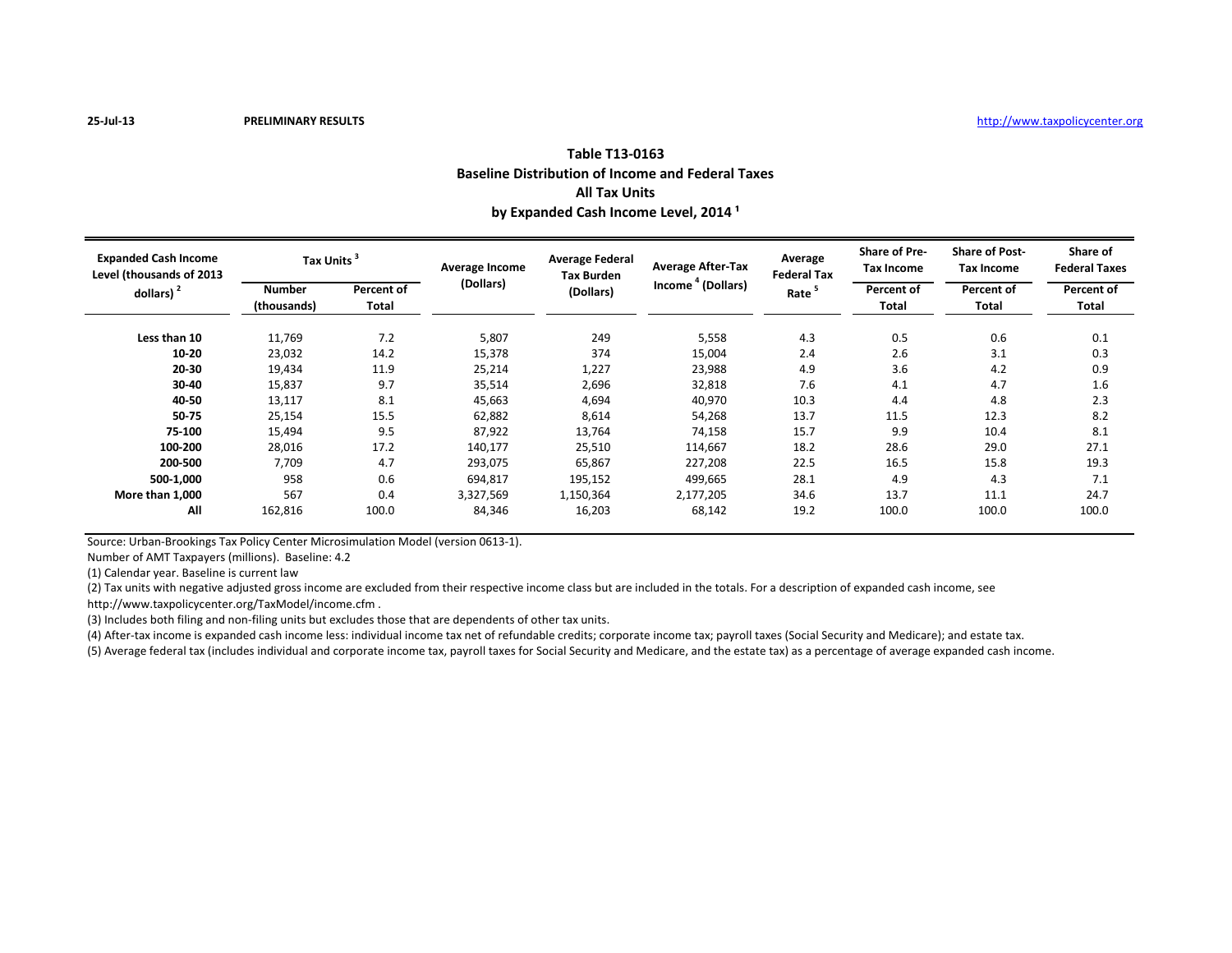## **Table T13-0163 Baseline Distribution of Income and Federal Taxes Single Tax Units** by Expanded Cash Income Level, 2014<sup>1</sup>

| <b>Expanded Cash Income</b><br>Level (thousands of 2013<br>dollars) $2$ | Tax Units <sup>3</sup>       |                     | Average Income | <b>Average Federal</b><br><b>Tax Burden</b> | <b>Average After-Tax</b>      | Average<br><b>Federal Tax</b> | <b>Share of Pre-</b><br><b>Tax Income</b> | <b>Share of Post-</b><br>Tax Income | Share of<br><b>Federal Taxes</b> |
|-------------------------------------------------------------------------|------------------------------|---------------------|----------------|---------------------------------------------|-------------------------------|-------------------------------|-------------------------------------------|-------------------------------------|----------------------------------|
|                                                                         | <b>Number</b><br>(thousands) | Percent of<br>Total | (Dollars)      | (Dollars)                                   | Income <sup>4</sup> (Dollars) | Rate <sup>5</sup>             | Percent of<br>Total                       | Percent of<br>Total                 | Percent of<br>Total              |
| Less than 10                                                            | 9,686                        | 13.0                | 5,766          | 359                                         | 5,407                         | 6.2                           | 1.7                                       | 1.9                                 | 0.6                              |
| $10 - 20$                                                               | 17,162                       | 23.0                | 15,277         | 800                                         | 14,476                        | 5.2                           | 7.9                                       | 9.2                                 | 2.3                              |
| 20-30                                                                   | 11,979                       | 16.1                | 25,039         | 2,196                                       | 22,843                        | 8.8                           | 9.1                                       | 10.1                                | 4.3                              |
| 30-40                                                                   | 8,521                        | 11.4                | 35,457         | 4,154                                       | 31,302                        | 11.7                          | 9.1                                       | 9.9                                 | 5.8                              |
| 40-50                                                                   | 6,308                        | 8.5                 | 45,452         | 6,786                                       | 38,666                        | 14.9                          | 8.7                                       | 9.0                                 | 7.0                              |
| 50-75                                                                   | 10,553                       | 14.2                | 62,714         | 11,362                                      | 51,351                        | 18.1                          | 20.0                                      | 20.1                                | 19.6                             |
| 75-100                                                                  | 4,406                        | 5.9                 | 87,050         | 17,836                                      | 69,213                        | 20.5                          | 11.6                                      | 11.3                                | 12.9                             |
| 100-200                                                                 | 4,042                        | 5.4                 | 132,475        | 30,195                                      | 102,280                       | 22.8                          | 16.2                                      | 15.3                                | 20.0                             |
| 200-500                                                                 | 806                          | 1.1                 | 289,319        | 74,882                                      | 214,437                       | 25.9                          | 7.0                                       | 6.4                                 | 9.9                              |
| 500-1.000                                                               | 110                          | 0.2                 | 680,408        | 202,286                                     | 478,121                       | 29.7                          | 2.3                                       | 1.9                                 | 3.6                              |
| More than 1,000                                                         | 66                           | 0.1                 | 3,394,336      | 1,272,225                                   | 2,122,110                     | 37.5                          | 6.8                                       | 5.2                                 | 13.8                             |
| All                                                                     | 74,506                       | 100.0               | 44,480         | 8,200                                       | 36,281                        | 18.4                          | 100.0                                     | 100.0                               | 100.0                            |

Source: Urban-Brookings Tax Policy Center Microsimulation Model (version 0613-1).

(1) Calendar year. Baseline is current law

(2) Tax units with negative adjusted gross income are excluded from their respective income class but are included in the totals. For a description of expanded cash income, see http://www.taxpolicycenter.org/TaxModel/income.cfm .

(3) Includes both filing and non-filing units but excludes those that are dependents of other tax units.

(4) After-tax income is expanded cash income less: individual income tax net of refundable credits; corporate income tax; payroll taxes (Social Security and Medicare); and estate tax.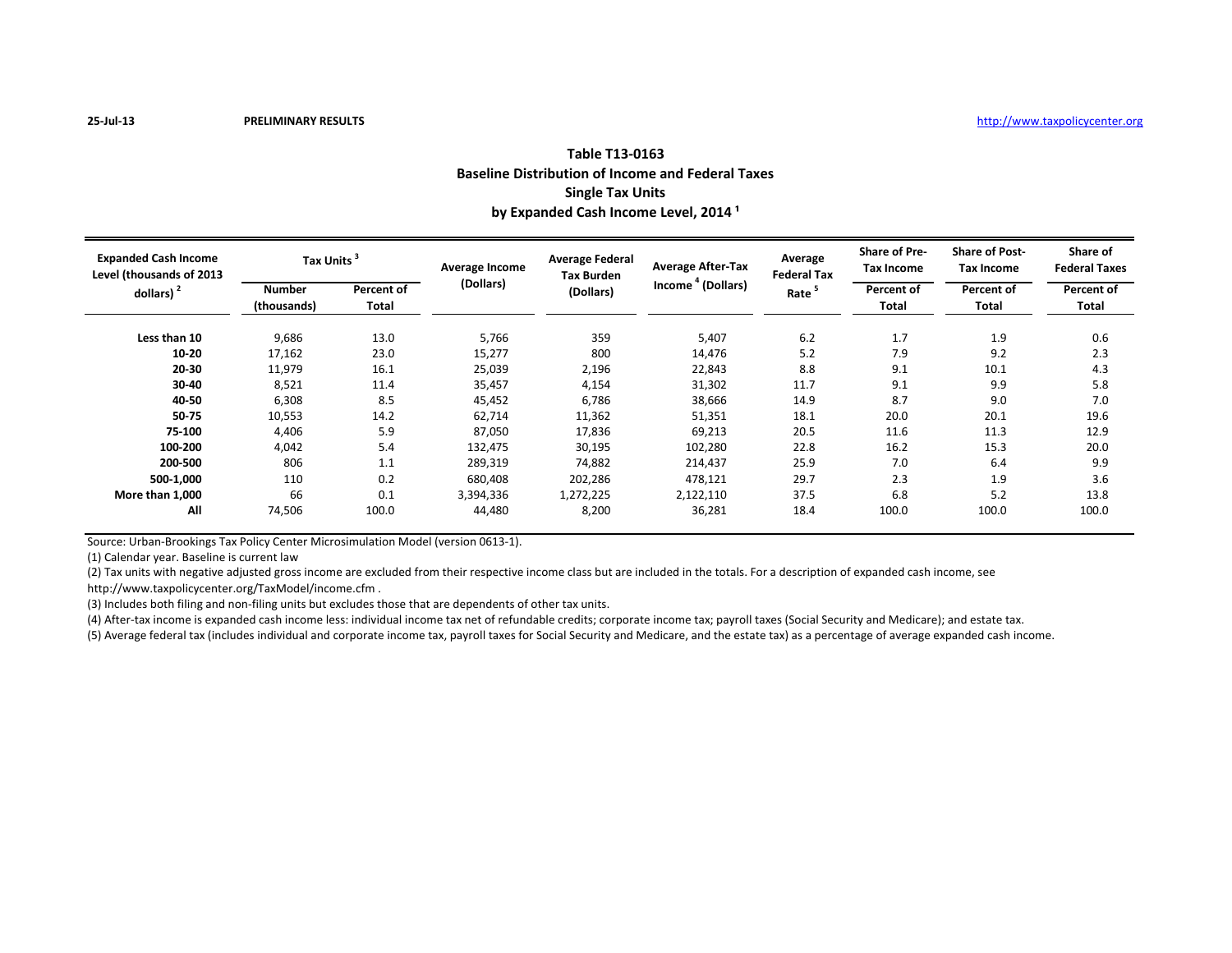| Table T13-0163                                           |  |  |  |  |  |  |  |
|----------------------------------------------------------|--|--|--|--|--|--|--|
| <b>Baseline Distribution of Income and Federal Taxes</b> |  |  |  |  |  |  |  |
| <b>Married Tax Units Filing Jointly</b>                  |  |  |  |  |  |  |  |
| by Expanded Cash Income Level, 2014 <sup>1</sup>         |  |  |  |  |  |  |  |

| <b>Expanded Cash Income</b><br>Level (thousands of 2013<br>dollars) $2$ | <b>Tax Units</b>             |                     | Average Income | <b>Average Federal</b><br><b>Tax Burden</b> | <b>Average After-Tax</b>      | Average<br><b>Federal Tax</b> | <b>Share of Pre-</b><br><b>Tax Income</b> | <b>Share of Post-</b><br><b>Tax Income</b> | Share of<br><b>Federal Taxes</b> |
|-------------------------------------------------------------------------|------------------------------|---------------------|----------------|---------------------------------------------|-------------------------------|-------------------------------|-------------------------------------------|--------------------------------------------|----------------------------------|
|                                                                         | <b>Number</b><br>(thousands) | Percent of<br>Total | (Dollars)      | (Dollars)                                   | Income <sup>4</sup> (Dollars) | Rate <sup>5</sup>             | Percent of<br>Total                       | Percent of<br>Total                        | Percent of<br>Total              |
| Less than 10                                                            | 892                          | 1.5                 | 5,236          | 131                                         | 5,105                         | 2.5                           | 0.1                                       | 0.1                                        | 0.0                              |
| $10 - 20$                                                               | 1,900                        | 3.1                 | 15,954         | $-13$                                       | 15,967                        | $-0.1$                        | 0.3                                       | 0.4                                        | 0.0                              |
| 20-30                                                                   | 3,062                        | 5.0                 | 25,503         | 419                                         | 25,085                        | 1.6                           | 0.9                                       | 1.1                                        | 0.1                              |
| 30-40                                                                   | 3,236                        | 5.3                 | 35,690         | 1,068                                       | 34,623                        | 3.0                           | 1.3                                       | 1.6                                        | 0.2                              |
| 40-50                                                                   | 3,656                        | 5.9                 | 45,971         | 2,371                                       | 43,601                        | 5.2                           | 1.9                                       | 2.2                                        | 0.5                              |
| 50-75                                                                   | 9,343                        | 15.2                | 63,398         | 5,961                                       | 57,437                        | 9.4                           | 6.6                                       | 7.5                                        | 3.0                              |
| 75-100                                                                  | 8,685                        | 14.1                | 88,682         | 11,615                                      | 77,067                        | 13.1                          | 8.6                                       | 9.4                                        | 5.5                              |
| 100-200                                                                 | 22,243                       | 36.1                | 142,336        | 24,550                                      | 117,786                       | 17.3                          | 35.2                                      | 36.6                                       | 29.6                             |
| 200-500                                                                 | 6,671                        | 10.8                | 293,603        | 64,478                                      | 229,124                       | 22.0                          | 21.8                                      | 21.4                                       | 23.4                             |
| 500-1,000                                                               | 820                          | 1.3                 | 696,702        | 193,975                                     | 502,727                       | 27.8                          | 6.4                                       | 5.8                                        | 8.6                              |
| More than 1,000                                                         | 477                          | 0.8                 | 3,264,316      | 1,115,596                                   | 2,148,720                     | 34.2                          | 17.3                                      | 14.3                                       | 28.9                             |
| All                                                                     | 61,618                       | 100.0               | 145,998        | 29,899                                      | 116,099                       | 20.5                          | 100.0                                     | 100.0                                      | 100.0                            |

Source: Urban-Brookings Tax Policy Center Microsimulation Model (version 0613-1).

(1) Calendar year. Baseline is current law

(2) Tax units with negative adjusted gross income are excluded from their respective income class but are included in the totals. For a description of expanded cash income, see http://www.taxpolicycenter.org/TaxModel/income.cfm .

(3) Includes both filing and non-filing units but excludes those that are dependents of other tax units.

(4) After-tax income is expanded cash income less: individual income tax net of refundable credits; corporate income tax; payroll taxes (Social Security and Medicare); and estate tax.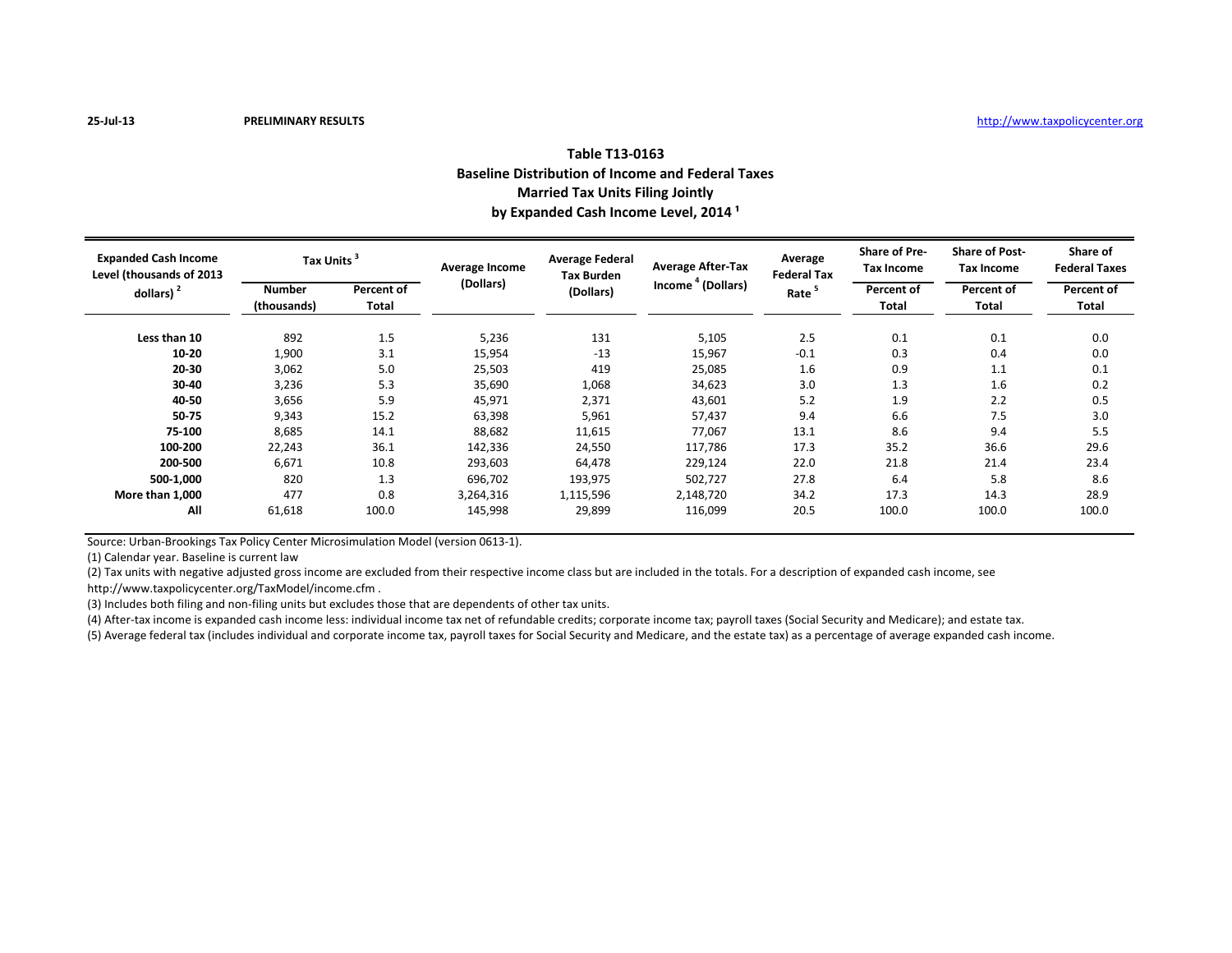## **Table T13-0163 Baseline Distribution of Income and Federal Taxes Head of Household Tax Units** by Expanded Cash Income Level, 2014<sup>1</sup>

| <b>Expanded Cash Income</b><br>Level (thousands of 2013<br>dollars) $2$ | <b>Tax Units</b>      |                     | Average Income | <b>Average Federal</b><br><b>Tax Burden</b> | <b>Average After-Tax</b>      | Average<br><b>Federal Tax</b> | <b>Share of Pre-</b><br><b>Tax Income</b> | <b>Share of Post-</b><br><b>Tax Income</b> | Share of<br><b>Federal Taxes</b> |
|-------------------------------------------------------------------------|-----------------------|---------------------|----------------|---------------------------------------------|-------------------------------|-------------------------------|-------------------------------------------|--------------------------------------------|----------------------------------|
|                                                                         | Number<br>(thousands) | Percent of<br>Total | (Dollars)      | (Dollars)                                   | Income <sup>4</sup> (Dollars) | Rate <sup>5</sup>             | Percent of<br>Total                       | Percent of<br>Total                        | Percent of<br>Total              |
| Less than 10                                                            | 1,068                 | 4.5                 | 6,633          | $-692$                                      | 7,325                         | $-10.4$                       | 0.6                                       | 0.8                                        | $-0.6$                           |
| $10 - 20$                                                               | 3,772                 | 15.9                | 15,542         | $-1,438$                                    | 16,979                        | $-9.3$                        | 5.0                                       | 6.1                                        | $-4.5$                           |
| 20-30                                                                   | 4,053                 | 17.1                | 25,499         | $-1,187$                                    | 26,685                        | $-4.7$                        | 8.9                                       | 10.4                                       | $-4.0$                           |
| 30-40                                                                   | 3,700                 | 15.6                | 35,466         | 510                                         | 34,957                        | 1.4                           | 11.3                                      | 12.4                                       | 1.6                              |
| 40-50                                                                   | 2,801                 | 11.8                | 45,732         | 2,681                                       | 43,051                        | 5.9                           | 11.0                                      | 11.6                                       | 6.2                              |
| 50-75                                                                   | 4,578                 | 19.3                | 62,261         | 7,436                                       | 54,825                        | 11.9                          | 24.5                                      | 24.1                                       | 27.9                             |
| 75-100                                                                  | 1,974                 | 8.3                 | 86,680         | 13,464                                      | 73,216                        | 15.5                          | 14.7                                      | 13.9                                       | 21.8                             |
| 100-200                                                                 | 1,400                 | 5.9                 | 130,088        | 25,143                                      | 104,945                       | 19.3                          | 15.7                                      | 14.1                                       | 28.9                             |
| 200-500                                                                 | 167                   | 0.7                 | 285,551        | 68,528                                      | 217,024                       | 24.0                          | 4.1                                       | 3.5                                        | 9.4                              |
| 500-1,000                                                               | 17                    | 0.1                 | 691,919        | 194,871                                     | 497,048                       | 28.2                          | 1.0                                       | 0.8                                        | 2.7                              |
| More than 1,000                                                         | 12                    | 0.1                 | 3,192,580      | 1,084,813                                   | 2,107,767                     | 34.0                          | 3.2                                       | 2.4                                        | 10.4                             |
| All                                                                     | 23,699                | 100.0               | 49,136         | 5,143                                       | 43,992                        | 10.5                          | 100.0                                     | 100.0                                      | 100.0                            |

Source: Urban-Brookings Tax Policy Center Microsimulation Model (version 0613-1).

(1) Calendar year. Baseline is current law

(2) Tax units with negative adjusted gross income are excluded from their respective income class but are included in the totals. For a description of expanded cash income, see http://www.taxpolicycenter.org/TaxModel/income.cfm .

(3) Includes both filing and non-filing units but excludes those that are dependents of other tax units.

(4) After-tax income is expanded cash income less: individual income tax net of refundable credits; corporate income tax; payroll taxes (Social Security and Medicare); and estate tax.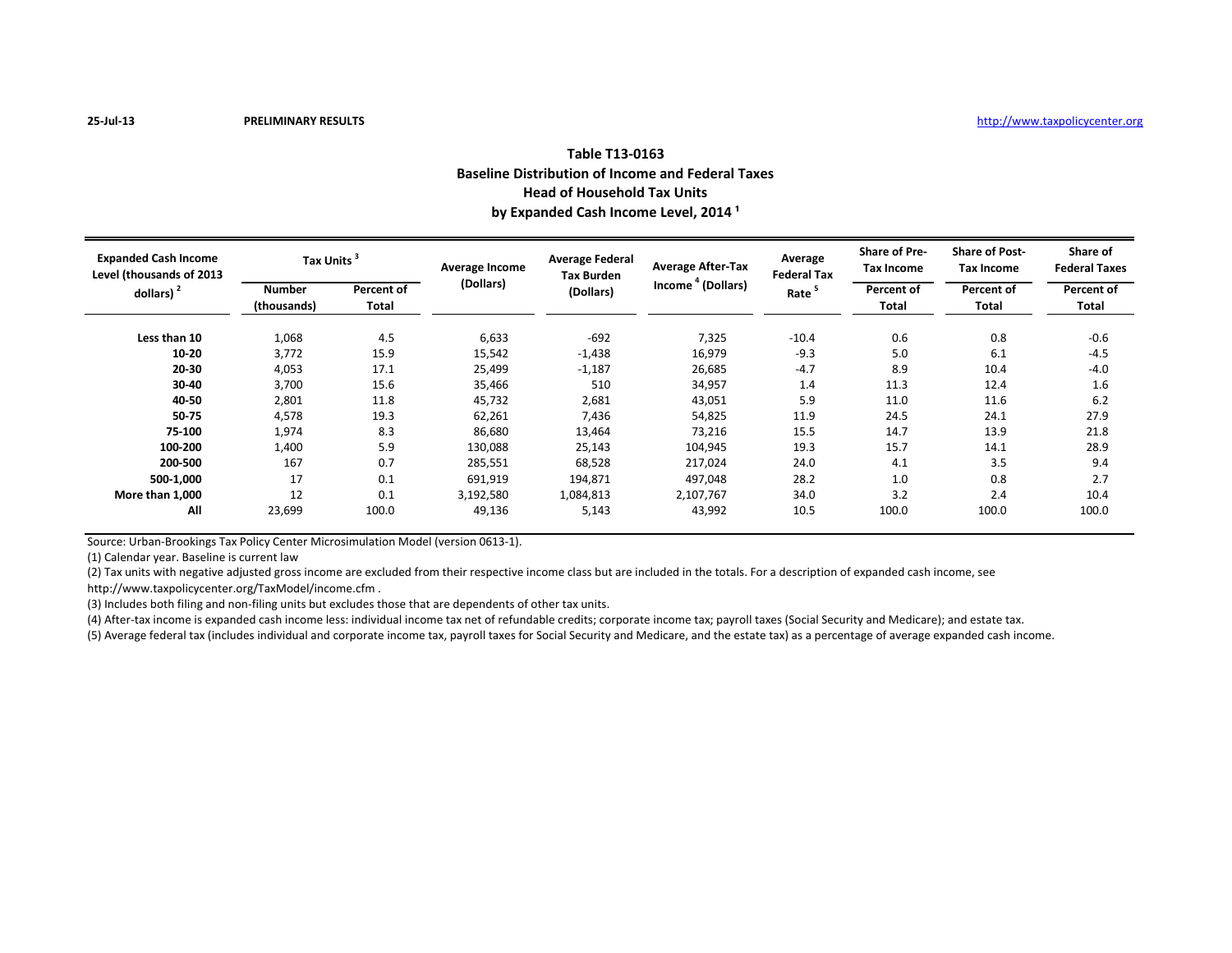## **Table T13-0163 Baseline Distribution of Income and Federal Taxes Tax Units with Children** by Expanded Cash Income Level, 2014<sup>1</sup>

| <b>Expanded Cash Income</b><br>Level (thousands of 2013<br>dollars) $2$ | Tax Units <sup>3</sup>       |                     | Average Income | <b>Average Federal</b><br><b>Tax Burden</b> | <b>Average After-Tax</b>      | Average<br><b>Federal Tax</b> | <b>Share of Pre-</b><br><b>Tax Income</b> | <b>Share of Post-</b><br><b>Tax Income</b> | Share of<br><b>Federal Taxes</b> |
|-------------------------------------------------------------------------|------------------------------|---------------------|----------------|---------------------------------------------|-------------------------------|-------------------------------|-------------------------------------------|--------------------------------------------|----------------------------------|
|                                                                         | <b>Number</b><br>(thousands) | Percent of<br>Total | (Dollars)      | (Dollars)                                   | Income <sup>4</sup> (Dollars) | Rate <sup>5</sup>             | Percent of<br>Total                       | Percent of<br>Total                        | Percent of<br>Total              |
| Less than 10                                                            | 1,429                        | 2.8                 | 6,317          | -894                                        | 7,211                         | $-14.2$                       | 0.2                                       | 0.2                                        | $-0.1$                           |
| $10 - 20$                                                               | 4,385                        | 8.7                 | 15,654         | $-1,988$                                    | 17,641                        | $-12.7$                       | 1.2                                       | 1.7                                        | $-0.9$                           |
| 20-30                                                                   | 4,938                        | 9.8                 | 25,465         | $-1,780$                                    | 27,245                        | $-7.0$                        | 2.3                                       | 2.9                                        | $-0.9$                           |
| 30-40                                                                   | 4,597                        | 9.1                 | 35,577         | $-289$                                      | 35,866                        | $-0.8$                        | 2.9                                       | 3.6                                        | $-0.1$                           |
| 40-50                                                                   | 3,801                        | 7.5                 | 45,785         | 1,832                                       | 43,953                        | 4.0                           | 3.1                                       | 3.7                                        | 0.7                              |
| 50-75                                                                   | 7,756                        | 15.3                | 63,033         | 6,238                                       | 56,795                        | 9.9                           | 8.7                                       | 9.6                                        | 4.8                              |
| 75-100                                                                  | 5,889                        | 11.6                | 88,275         | 11,862                                      | 76,413                        | 13.4                          | 9.3                                       | 9.8                                        | 6.9                              |
| 100-200                                                                 | 13,030                       | 25.7                | 142,443        | 23,967                                      | 118,476                       | 16.8                          | 33.2                                      | 33.7                                       | 30.8                             |
| 200-500                                                                 | 3,708                        | 7.3                 | 294,997        | 64,122                                      | 230,876                       | 21.7                          | 19.5                                      | 18.7                                       | 23.4                             |
| 500-1,000                                                               | 450                          | 0.9                 | 697,600        | 193,004                                     | 504,596                       | 27.7                          | 5.6                                       | 5.0                                        | 8.6                              |
| More than 1,000                                                         | 252                          | 0.5                 | 3,146,198      | 1,075,156                                   | 2,071,042                     | 34.2                          | 14.2                                      | 11.4                                       | 26.7                             |
| All                                                                     | 50,634                       | 100.0               | 110,540        | 20,042                                      | 90,498                        | 18.1                          | 100.0                                     | 100.0                                      | 100.0                            |

Source: Urban-Brookings Tax Policy Center Microsimulation Model (version 0613-1).

Note: Tax units with children are those claiming an exemption for children at home or away from home.

(1) Calendar year. Baseline is current law

(2) Tax units with negative adjusted gross income are excluded from their respective income class but are included in the totals. For a description of expanded cash income, see

http://www.taxpolicycenter.org/TaxModel/income.cfm .

(3) Includes both filing and non-filing units but excludes those that are dependents of other tax units.

(4) After-tax income is expanded cash income less: individual income tax net of refundable credits; corporate income tax; payroll taxes (Social Security and Medicare); and estate tax.